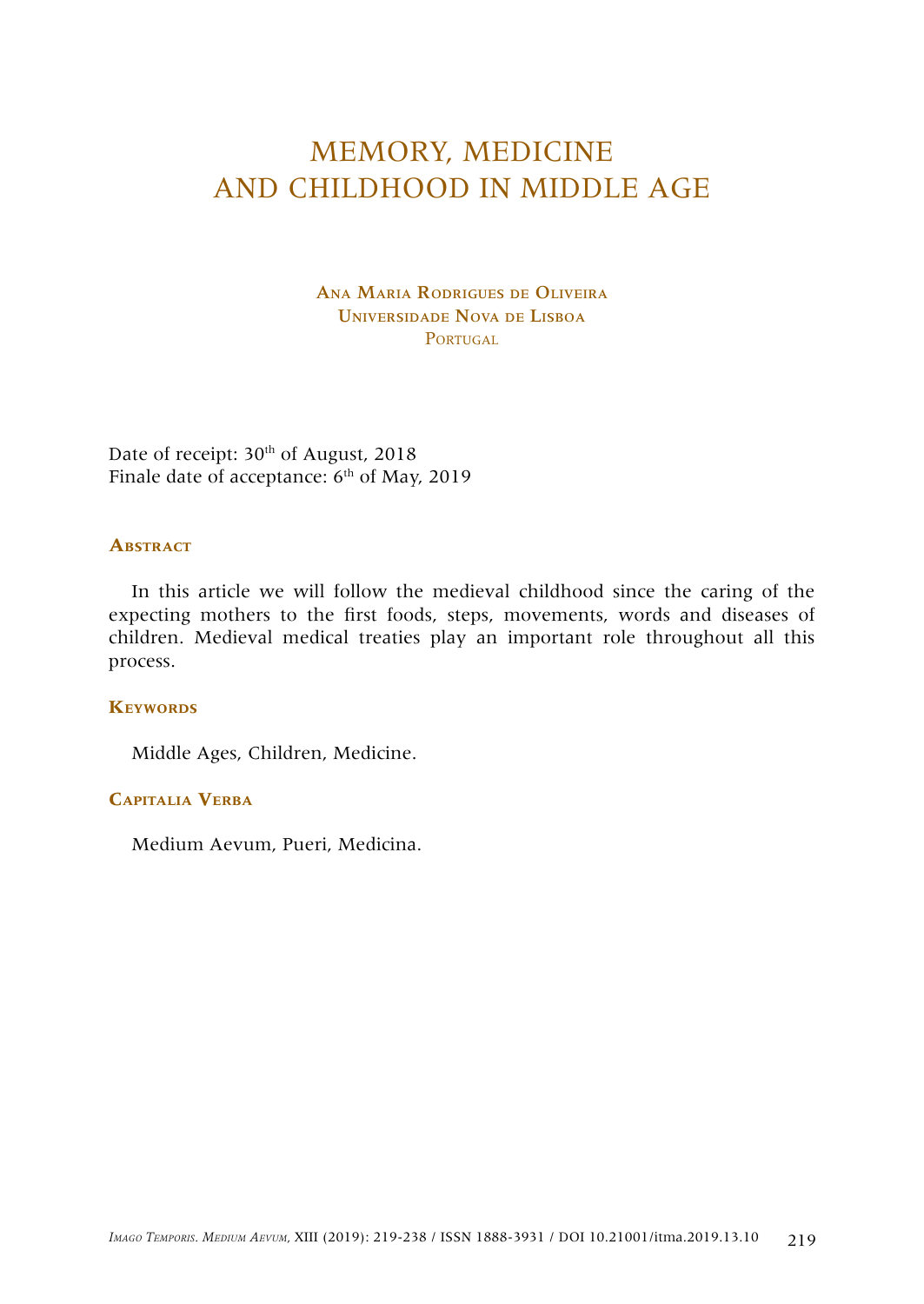According to the medieval conception of the world and society, motherhood was so important in woman's everyday life as marriage or family origins. The principal woman's purpose in life was to get pregnant and have babies. Lack of children was seen as misfortune. Although different forms of contraception and abortifacients are known to have existed, $^1$  childbearing was the central focus of a married woman's life. Marriage and procreation constituted moral obligations of spouses, especially for the woman, since to have children represented the possibility of being rescued from the Eve's sin. To bring children into the world, continuously until death was, beyond virginity, as the Dominican Nicolau de Gorran (d.1295) recalled, the only way for the woman to achieve salvation.<sup>2</sup>

The twelfth century can perhaps be pointed as the period in which the image of motherhood changed subtly. As the church promoted the cult of the Holy Mother, multiplying and diversifying the representations of Mary as a mother, motherhood acquired higher status as well. The Virgins of Expectation or of Childbirth are one of the visible aspects of this change, since they contributed to associate Blessed Virgin not only with motherhood but also with the pregnancy itself. In churches, the mother of Christ was seen as the pregnant woman who caressed her prominent belly with one hand, while, with the other, greeted or blessed her devotees (see figure 1). Like the Virgin, pregnant women should be socially respected and honoured. The Virgins of Milk also contributed to the evaluation of maternity by giving special importance to maternal breastfeeding (see figure 2). Likewise the images of the Holy Mothers, based on the maternal genealogy of Christ, emphasized the contribution of women to family reproduction (see figure 3).

A woman could become a mother very early in her own lifetime. The age of majority for girls was around twelve years in most parts of the Mediterranean. Whether this was an accurate reflection of the average age of menarche is unclear, but given the universal distaste evinced in legal texts towards underage marriage, the completion of the twelfth year must have carried some connotation of sexual maturity.<sup>3</sup> Isidore of Seville, in the seventh century, stated that girls could be married at any time after menarche.<sup>4</sup>

Though giving birth and bringing up children was the 'role' of married women, this does not mean that the mysteries of 'female production' did not represent an area that was almost always kept to women, being rarely addressed by some literate medieval culture, which was predominantly male. In fact, both pregnancy and childbirth or child care were still considered female and private affairs and functions, to which men had little access. The knowledge of what was happening



<sup>1.</sup> Rodrigues Oliveira, Ana. *A Criança na Sociedade Medieval Portuguesa.* Lisbon: Teorema, 2007: 78-85.

<sup>2.</sup> Vecchio, Silvana. "A boa esposa", *História das Mulheres*, 5 vols., Georges Duby, Michelle Perrot, eds. Porto: Afrontamento, 1993: II, 163.

<sup>3.</sup> Rodrigues Oliveira, Ana. *O dia-a-dia em Portugal na Idade Média*. Lisbon: A Esfera dos Livros, 2015: 257-258.

<sup>4.</sup> Hispalensis, Sanctus Isidorus. "De Ecclesiasticis Officiis", *Patrologiae. Cursus completus*, Paris: J. P. Migne editorem, 1862, LXXXIII, col. 811-812.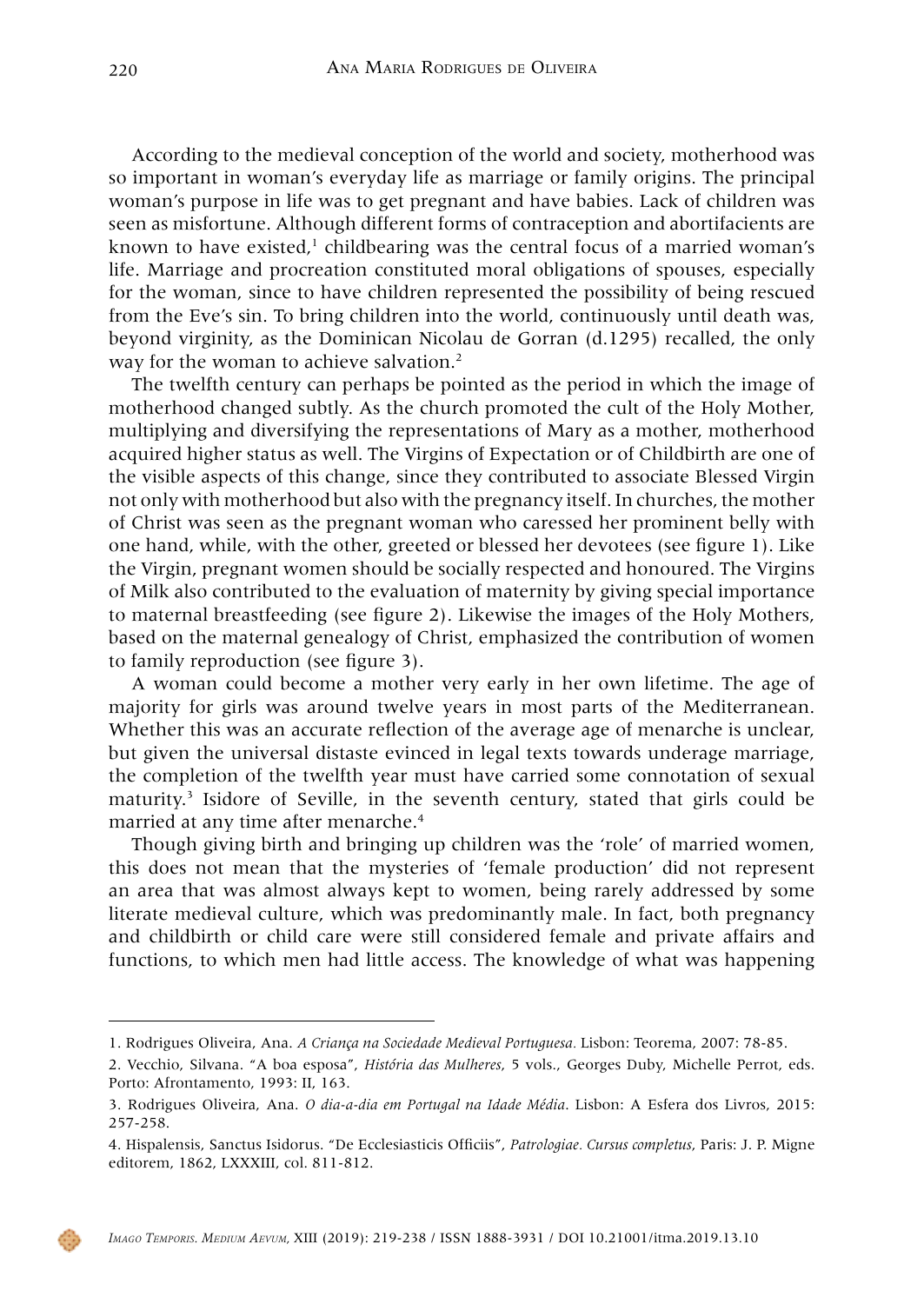

Illustration 1. Virgin of Expectation, fouteenth century, Lisbon, National Museum of ARTE ANTIGA (H. 91 x L.25,5 x P. 6 cm). PICTURE BY THE AUTHOR.

Illustration 2. Virgin of Milk, fifteenth century, Guimarães, Museum of Alberto Sampaio (H. 38 x L. 21 x P. 15,5 cm ). Picture by the author.



Illustration 3. Holy Mothers, Santa Ana with the Virgin and the little Christ, fifteenth century, Lisbon, National Museum of Arte Antiga, Col. Comandante Ernesto Vilhena (H. 73 x L. 37 x P. 28 cm). Picture by the author.

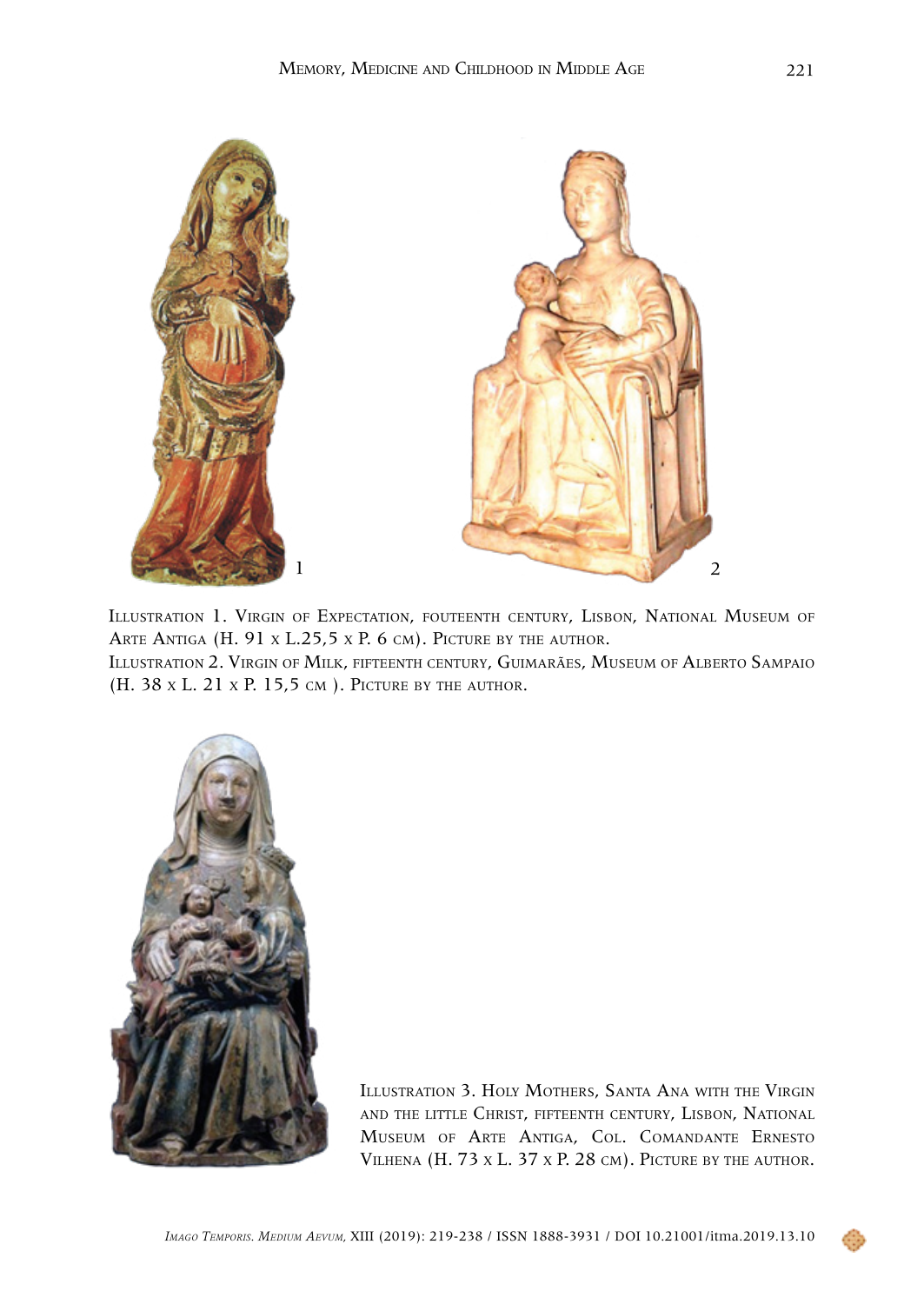in the parturient's room was locked by a veil of secrecy and shame that neither the husband nor the physician could easily access.

As women generally did not write down or record their lives, the literate medieval information about the transmission of life is very scarce, being almost all of it concentrated in three types of sources: medical and scientific treatises, moral education manuals for women and hagiographies and books of miracles. I am going to address the first one: the scientific and medical treatises, more specifically the *Medical Works* of the Portuguese Pedro Hispano,<sup>5</sup> the Hispanic Arabic compendium of obstetrics and paediatrics, known as *Book of the Generation of the Fetus*<sup>6</sup> and the manual written in French by Aldebrandino de Siena, under the title *Le Régime du Corps.*<sup>7</sup> All of them compile knowledge, techniques and regulations regarding pregnancy, childbirth and the care of the newborn, though we do not know whether they were practices socially followed or not.

#### **1. Pregnancy**

A sterile marriage left the couple under suspicion either of using contraceptives, performing abortion or practicing infanticide, or engaging in sexual pleasures not directed to their only legitimate function —the procreation. A good marriage should be prolific and a good wife should be a mother.

Infertility, usually attributed to women, could be cause for marital repudiation. Thus, from pilgrimages to the shrines of devotion, use of relics previously belonging to saints, prayers, invocations, promises, to the use of many and varied miracle potions, everything was done so that the woman could conceive.8

Medical treatises begin with the enumeration of the several problems associated with sterility, followed by advices and recipes to encourage the development of pregnancy, recommending temporal and positional prescriptions, food and dietary regimes to correct the excesses of heat or dryness that were considered causes of sterility, as well as many home potions to be applied on the woman's body, usually mixing animal, vegetable and mineral elements. For instance, donkey's milk, deer's horn or elephant's urine, incense, lemon balm or mint, alum, myrrh or gypsum.<sup>9</sup> It is interesting to analyse what medieval texts say about the woman's body. Most of those texts were written by men, many of whom were clergy and members of the

<sup>5.</sup> Hispano, Pedro. *Obras Médicas*, ed. Maria Helena da Rocha Pereira. Coimbra: Universidade de Coimbra, 1973.

<sup>6.</sup> Ibn Sa'id, Árib. *El libro de la generación del feto, el tratamiento de las mujeres embarazadas y de los recien nacidos (Tratado de Obstetricia y Pediatria hispano árabe del siglo X)*, ed. Antonio Arjona Castro. Cordoba: Pons, 1983.

<sup>7.</sup> De Siena, Aldebrandino. *Le Régime du corps,* eds. Louis Landouzy, Roger Pépin. Paris: Champion, 1911. 8. About sterility, see: Rodrigues Oliveira, Ana. *A Criança...:* 48-58 and Rodrigues Oliveira, Ana. *O dia-adia*...: 15-20.

<sup>9.</sup> Hispano, Pedro. *Obras Médicas*...: 234-238, 242 and 262-270.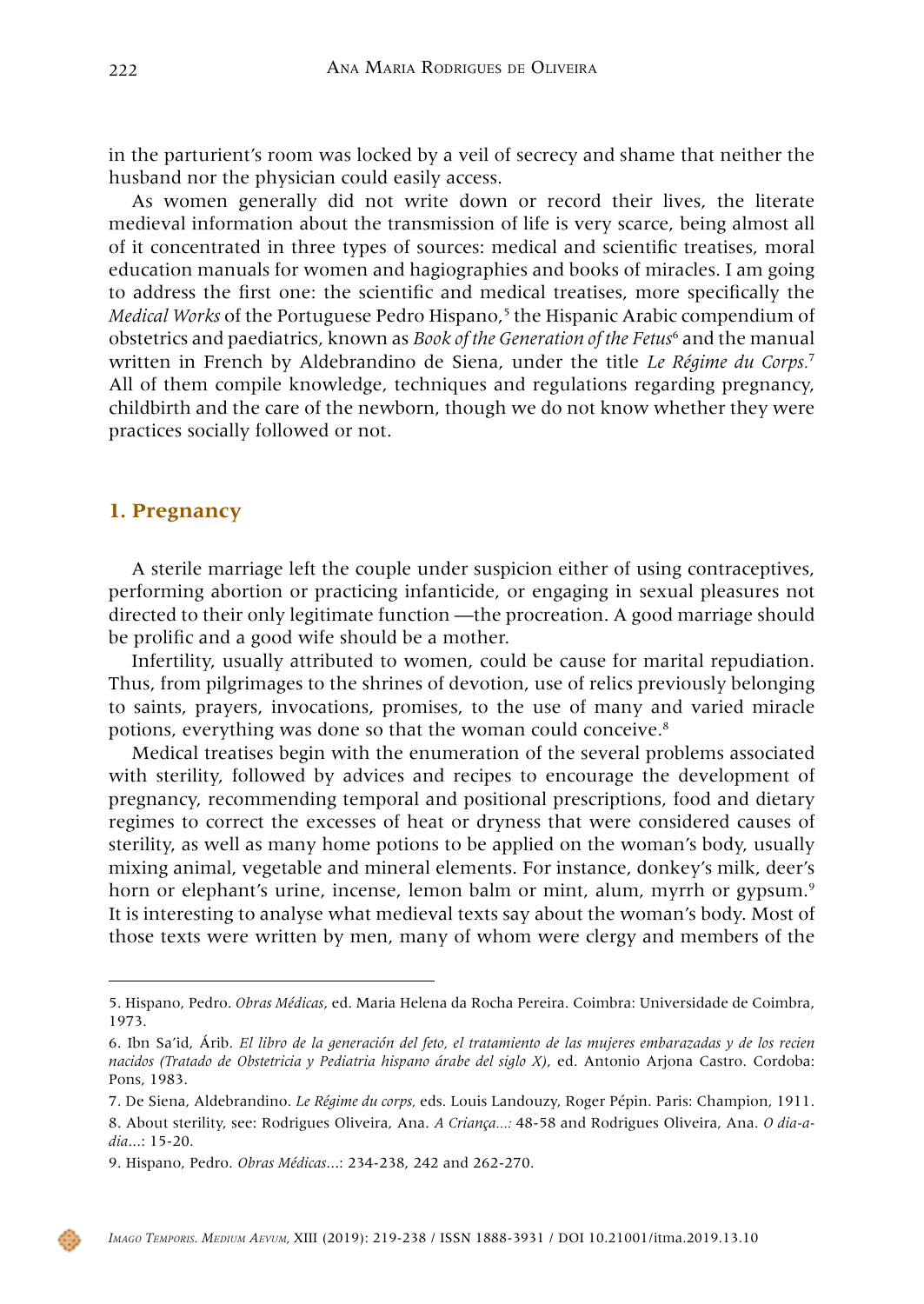church who had taken a vow of celibacy and thus could neither have sex or, as men, enter the birthing chamber. Many of them believed that the female sexual organs were male organs turned inwards. Women were deemed subordinate to men as their sexual organs had not grown outside of the body and so were not fully formed or developed. In essence, they were inferior versions of men.

Some people even believed that they could choose the sex of their baby by the types of foods they ate, the infusions they drank, the positions they should have during sexual intercourses or a kind of medicines they invented. To generate twins there were recipes, as well; one of them was to drink, in equal parts, by man and woman, a liquid obtained by mixing cooked and dried asparagus, goat's milk, cow's milk, honey, and pepper. Another one recommended the ingestion, by the future mother, of a preparation of ground ginger mixed with milk of woman, donkey and camel in equal parts. They had no concept that it was the male sperm that dictated the sex of the child. It all laid heavily upon the woman's shoulders.<sup>10</sup>

For Hildegarda of Bingen, the german naturalist and mystical Abbess of the twelfth century, if it was the force of the male seed that determined the sex of the embryo, it would be the love between the child's parents that would determine the moral qualities that the child would have. Thus, a great love between the spouses and a strong or weak masculine seed would, respectively, generate a virtuous boy or a virtuous girl. The lack of love between the couple would generate a bad son or a bad daughter.<sup>11</sup>

Initially, some women would not have even known they were pregnant until they felt the first movement of their baby inside them: the fetus of a boy would begin to move around three months, the fetus of a girl would begin to move a month later.12 A women's lack of regular menstruation could be related to several factors including illness, breastfeeding, excessive fasting or even a poor diet. It may seems amazing to us that a woman would not know that she was pregnant for several months, but there were no reliable tests for pregnancy during this period. One pregnancy test was to examine the colour of the urine and if it was a pale yellow to white colour with a cloudy surface, the woman could be pregnant. Other tests involved examining a needle left in the woman's urine to see if it rusted, or seeing what happened when wine was mixed with the woman's urine. Also if the woman had drunk water with honey before going to bed and during the night she felt pain around the navel or if she had put a garlic in the vagina before falling asleep and the next morning still smelled of garlic, she was surely pregnant.<sup>13</sup>

The appearance and posture of the expectant mother denoted the sex of the unborn child. Therefore, if she had a beautiful and a cheerful face, a clean skin, and light movements, all would indicate that a boy would be born, because he reinforced the mother's warmth while activated her senses and facilitated her movements. A

<sup>10.</sup> Rodrigues Oliveira, Ana. *A Criança*...: 53-58.

<sup>11.</sup> Thomasset, Claude. "Da natureza feminina", *História das Mulheres*, 5 vols., Georges Duby, Michelle Perrot, eds. Porto: Afrontamento, 1993: II, 84.

<sup>12.</sup> Ibn Sa'id, Árib. *El libro*...: 68-73.

<sup>13.</sup> Ibn Sa'id, Árib. *El libro*...: 68.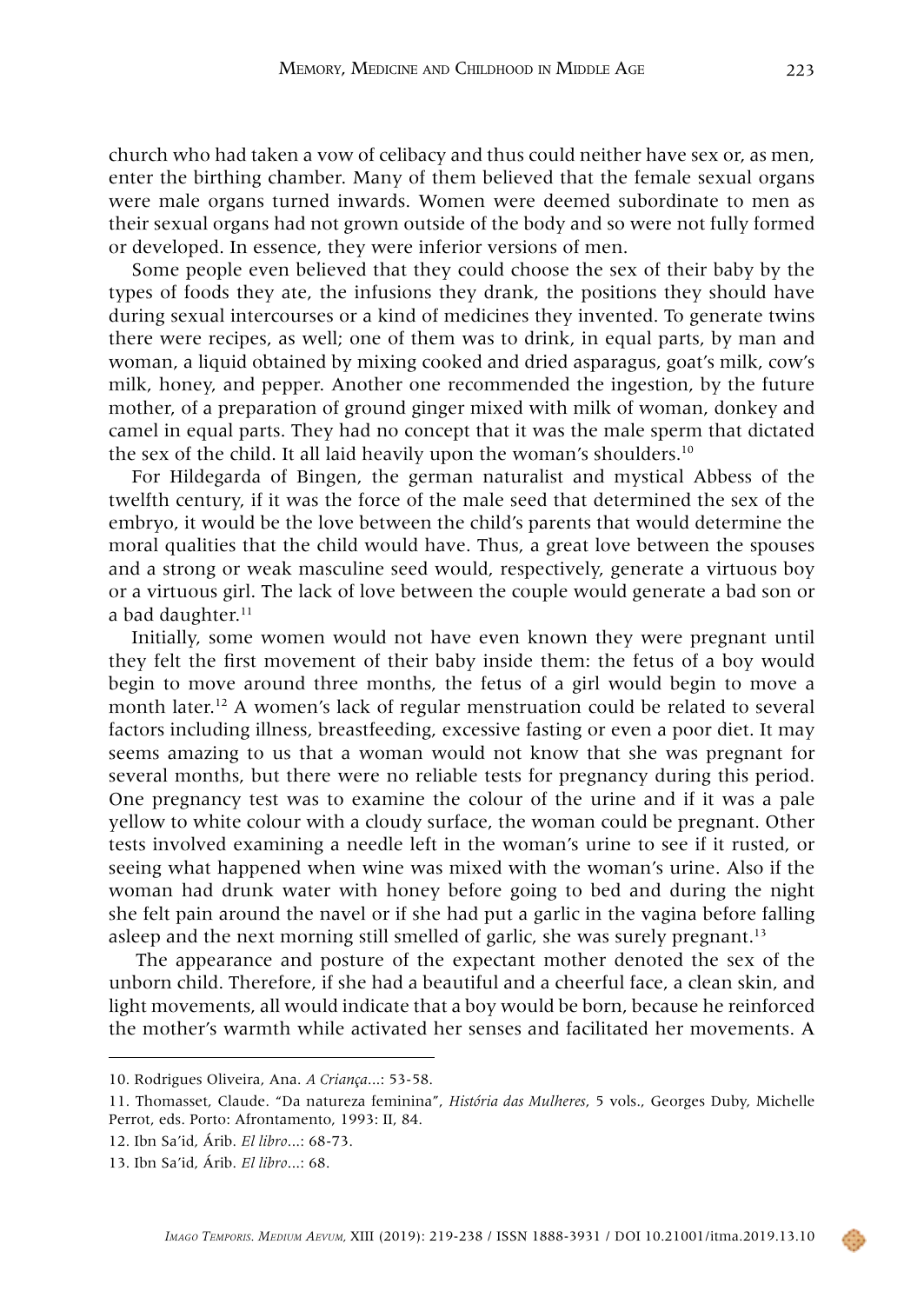maternal skin with dark spots, accompanied by sunken eyes and numb movements and senses would indicate a girl, because she brought the cold that altered the mother's skin and cooled her blood. It was also possible to know the sex of the child to be born by the future mother's walk: if she laid all the weight of her body on her heels, it would be a boy; if she unloaded it on her toes, she expected a girl.<sup>14</sup>

Since pregnancy was a risk and its end unknown, once having reached the desired fertilization, a set of recommendations and requirements to be considered for a successful pregnancy came forward. The vulnerability of pregnant women to many infections and diseases worsened the already poor conditions of gestation of the fetus, among which, especially for socially disadvantaged groups of women, were the violent work and the malnutrition that caused many miscarriages. Enemas, ointments and several types of food were part of the medical prescriptions that sought to prevent the multiple causes of abortions, such as falls, excessive fatigue, sadness, anxiety, weakness of the uterus or of the sperm, hunger, blood flow or even diarrhoea. Therefore, the medical treatises proved to be very careful with all these symptoms. Thus, if the woman got sick and her breasts suddenly got smaller, an abortion should, most certainly, be expected; if milk dripped from the breasts, it also meant that the fetus was weak. The sunken eyes, the face, the body and the swollen feet, the white nose and ears as well as the greenish lips also indicated the birth of a stillborn baby or of a child who could only survive for a short time after being born.<sup>15</sup> Such a great attention given by medical treatises to the gestation period is also due to the high infant mortality rates at the time, which, in Portugal, reached values that were close to the 30 per cent in the rural areas and to the 12 per cent in the urban areas or cities.16

In the medieval medicine treatises, a great attention to the eating habits of the pregnant was also granted, since the health of the fetus was not indifferent to the nourishment habits of his genitor. Accordingly, doctors recommended that the mother should be properly fed and avoid salty or bitter food, otherwise, the child could be born without nails or hair and even more sensitive to diseases. Spices, including salt and pepper, could cause leprosy. Some meats were also forbidden, being the white meat particularly recommended. Heavy meals were strongly inadvisable. However, to this diet, with no salt or stimulants, energy and sugary drinks could be added; wine was completely forbidden, because if the expectant mother drank it, the child could become epileptic. The hunger of the pregnant was also referred as hurting the developing fetus, since, without food the mother's stomach grabbed dangerous bodily secretions, leading to nauseas, pains and lack of appetite that would weaken her blood. It was advised that, although the pregnant should eat and drink with moderation, she should live happily so that these good habits could be transmitted to the fetus.



<sup>14.</sup> Ibn Sa'id, Árib. *El libro*...: 59-60.

<sup>15.</sup> Ibn Sa'id, Árib. *El libro*...: 91-93.

<sup>16.</sup> Coelho, Maria Helena. "Os homens ao longo do tempo e do espaço", *Portugal em definição de fronteiras (1096-1325). Do Condado Portucalense à Crise do Século XIV*, Maria Helena Cruz Coelho, Armando Luís Carvalho Homem, eds. Lisbon: Presença, 1996: 180-182.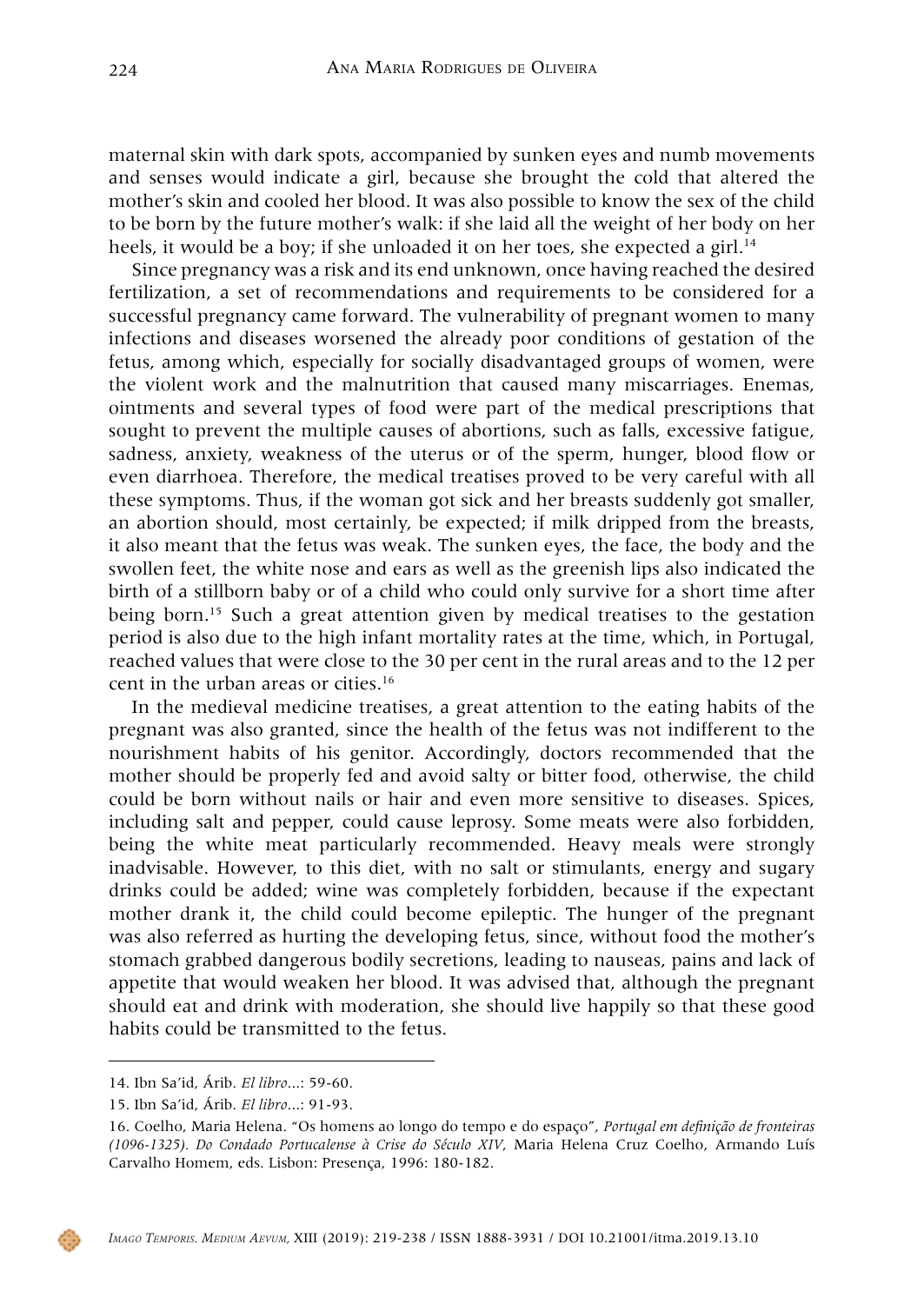The first forty days of pregnancy were the most dangerous for abortion. During this time, it was recommended both to avoid sudden movements, jumps and dangerous foods as well as moderation in baths and body washes, while, at the same time, it drew attention to the harm that violent sneezing could do. Therefore, several prescriptions were provided for stomach disorder, vomiting and abnormal appetites. Nevertheless, after the seventh month, frequent baths and laxative food were advised to prevent pregnant women from the labor pains.<sup>17</sup>

## **2. During Labor**

The cares during childbirth, the last stage of an uncertain journey, deserved particular attention.

In preparation for the child's arrival, women kept the birthing room warmed and clean, or purified with scented herbs. It should be closed off and, if possible, tapestries would be hung over the windows to block out as much light from the outside world as possible. The idea was to recreate the womb: warm, dark and quiet. Only a single window would have been left open to allow fresh air into the room and only a small amount of light, as it was believed that too much light could damage the expectant mother's eyes.

When the pains started, the pregnant woman was advised to walk slowly and to take some rest breaks. During the birth itself, the presence of the midwife, a traditional birth attendant, was suggested; she should be sitting in front of the pregnant woman, with her nails well clipped to better feel the placenta and receive the baby. It was advisable that three more women were present: two on each side of the mother to hold her tight, to cheer her up, to encourage and comfort her; the third one, behind, to hold her when she leaned back (see figure 4). The midwife's central role was safely to deliver a mother's unborn child. To ease her pain and bring her to a quicker parturition, the midwife would rub her patient's belly with a salve.

The birthing room was the domain of women, where midwives or other women who were mothers assisted the delivery and encourage the mother. The presence of a doctor with the woman in labor very rarely should occur, not only for reasons of decency (these were women matters), but also because their small number tended to concentrate them on more serious issues and in the main population centers. Labor was thus a private and domestic event.

Various positions are known to give birth, such as sitting in birthing stools or chairs supported by their female companions (see figure 5) or being on their knees (see figure 6).

At the moment of the expulsion of the child, the midwife was advised to carefully try to take the head before the members and, at the same time, to act in order to

<sup>17.</sup> Ibn Sa'id, Árib. *El libro*...: 87-91 and Thomasset, Claude. "Da natureza feminina"...: 164.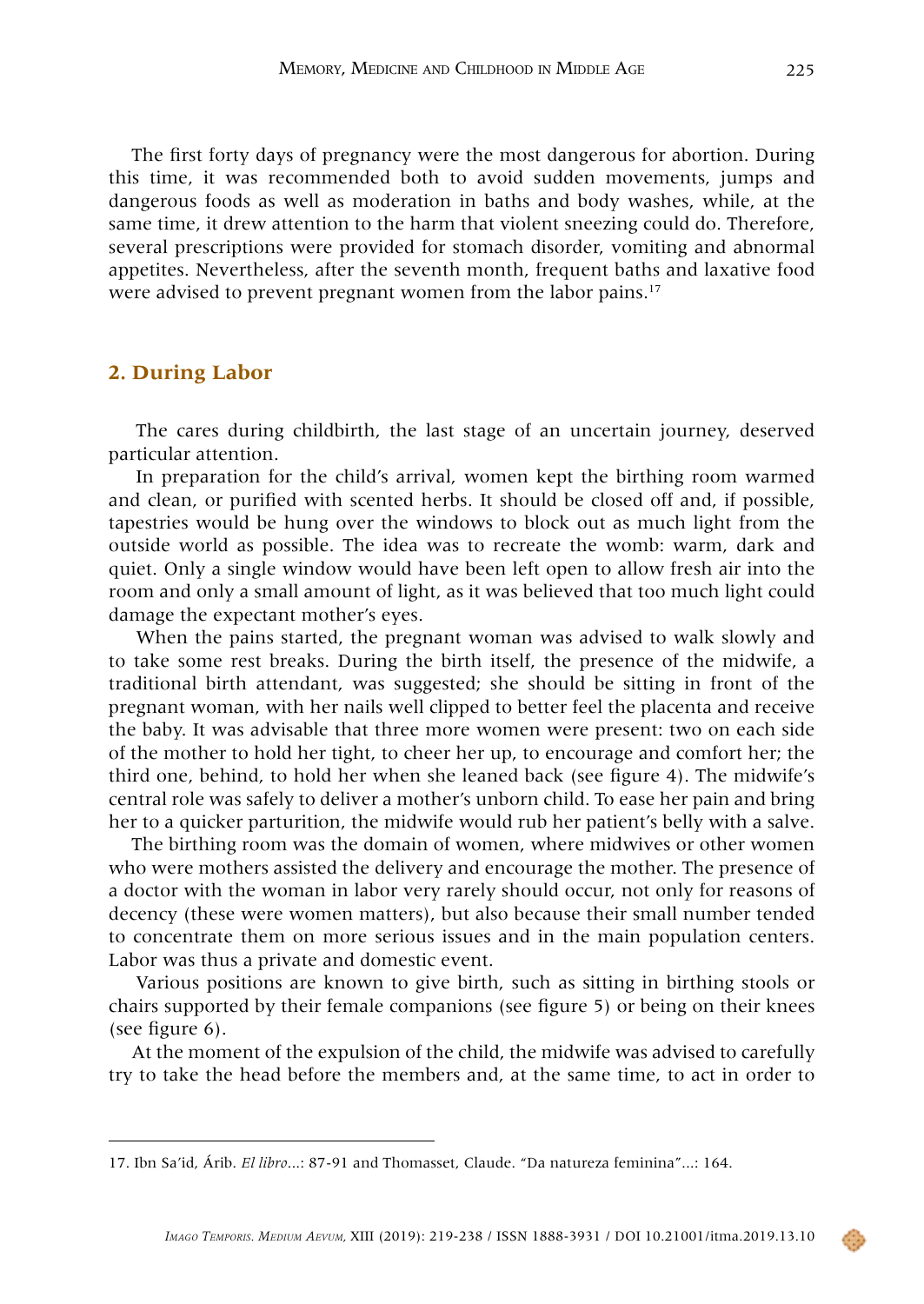

Illustration 4. Jakob Rueff (ca. 1500- 1558), Three midwives attending to <sup>a</sup> pregnant woman, 1554, From <[https://collections.nlm.nih.gov/](https://collections.nlm.nih.gov/catalog/nlm:nlmuid-101436177-img) [catalog/nlm:nlmuid-101436177](https://collections.nlm.nih.gov/catalog/nlm:nlmuid-101436177-img) [img](https://collections.nlm.nih.gov/catalog/nlm:nlmuid-101436177-img)>.



ILLUSTRATION 5. GIVING BIRTH SITTED, Miniature, thirteenth century, San Lorenzo de El Escorial. Real Biblioteca del Monasterio de San Lorenzo de El Escorial, *MS. T.I.1*, Cantiga 89. Picture by the author.



ILLUSTRATION 6. GIVING BIRTH ON KNEES. Miniature, thirteenth century, San Lorenzo de El Escorial. Real Biblioteca del Monasterio de San Lorenzo de El Escorial, *MS. T.I.1*, CANTIGA 17. PICTURE BY THE AUTHOR.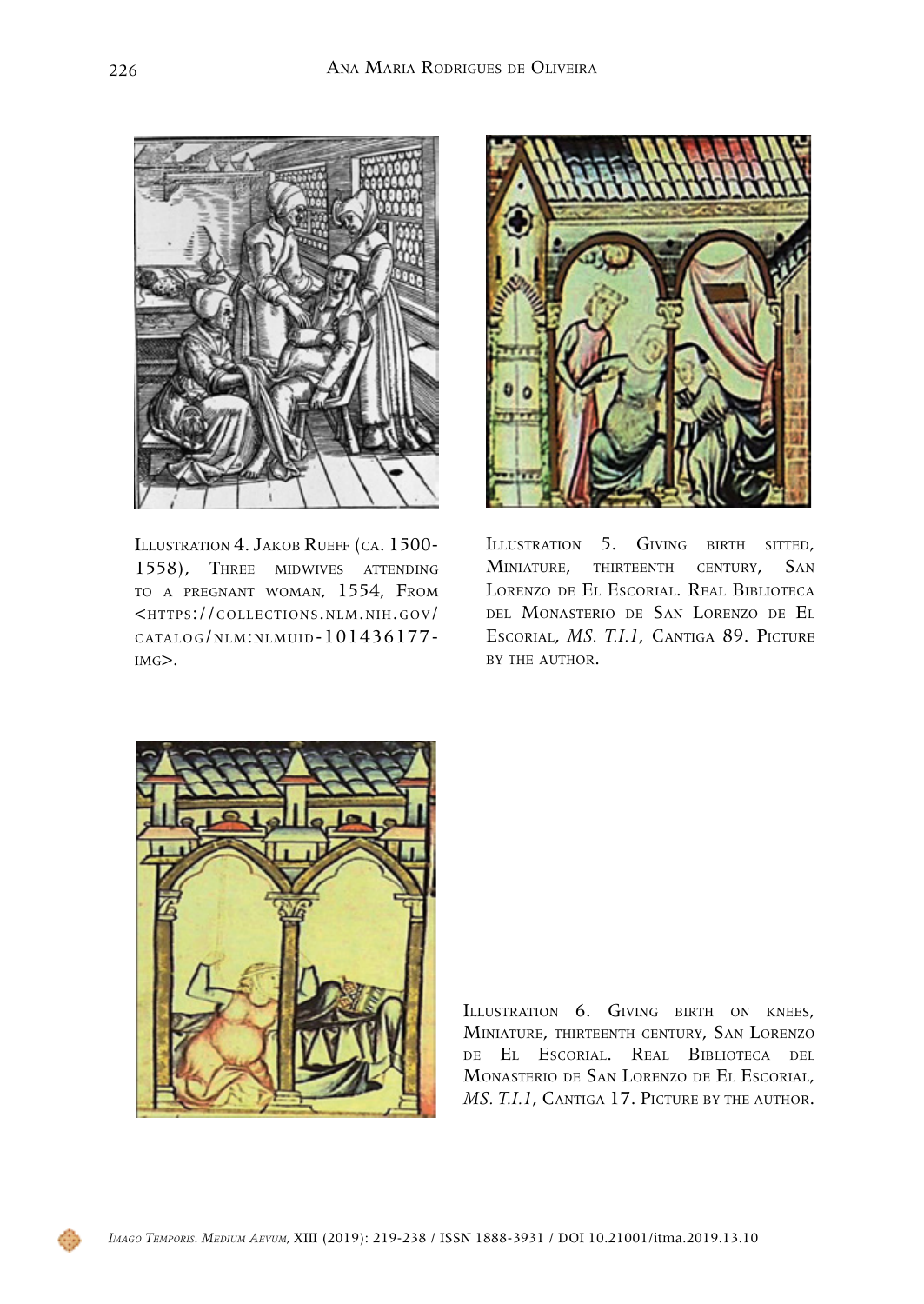avoid any deformations.18 There was no way of monitoring the baby's heart rate or to take blood pressures, and thus women relied heavily upon other experienced women to support and help them. If the labor was difficult or dangerous, which it often was, many options were available for the woman who was giving birth but none were particularly effective. Largely these consisted of herbal poultices, folk remedies and devout prayer. In fact, women often clutched holy relics, images, icons or recited religious prayers and chants to help them and give them strength throughout the birthing process. Amulets and amber could also be placed upon the mother's stomach, or prayer rolls could be read or even wrapped around the stomach to help with the pain of labor and to aid safe delivery of a baby.

Among the women of the various social groups, objects and amulets of various natures, that were believed to help in this difficult and uncertain moment, were used and lent. Queen Isabel of Aragon, in her testament of 1327, left to the convent of Santa Clara, in Coimbra, a Virgin with the Child that, for being focused on Mary's maternity, would be considered a good omen for both marriage and procreation. This image would be loaned to women who needed it and returned to the convent thereafter. (see figure 7). Equally, the queen D. Beatriz, the queen of the Portuguese king Afonso IV, left in testament to her grandson, the future king D. Fernando, a gold cup with the image of *Agnus Dei* that, among other attributes, was believed to provide a good childbirth.

Many women invoked the Virgin of Expectation or Saint Margaret, the patron saint of pregnant women and childbirth. Saint Margaret had been eaten by a dragon but managed to get out of his womb due to the crucifix she was holding. It was hoped that babies would be delivered as easily as Saint Margaret had come out of the dragon (see figure 8).

Although physically these things could not have assisted in the birth, the faith and belief that women had would have helped them psychologically and could have helped them to deal with their fear and worries over childbirth. The pain associated with labor and childbirth was thought to be due to Eve's sin in the Garden of Eden. Her original sin meant that all women had to suffer great pain and many women turned to religion to provide them with the support and relief they greatly desired. There was also the strong possibility that a mother in labor could die, so religion and faith played a hugely important role in everyday life and also within the childbirth. Young mothers, older mothers, poor or rich mothers, all could die not only in giving birth but also due to complications afterwards. The process was so risky that women were urged to confess their sins and to write their wills before they gave birth in case they could not survive the delivery.

Childbirth was, undoubtedly, a mix of emotions —pain, fear, anxiety, anguish, despair, but also hope and love.

<sup>18.</sup> Ibn Sa'id, Árib. *El libro...:* 96-106.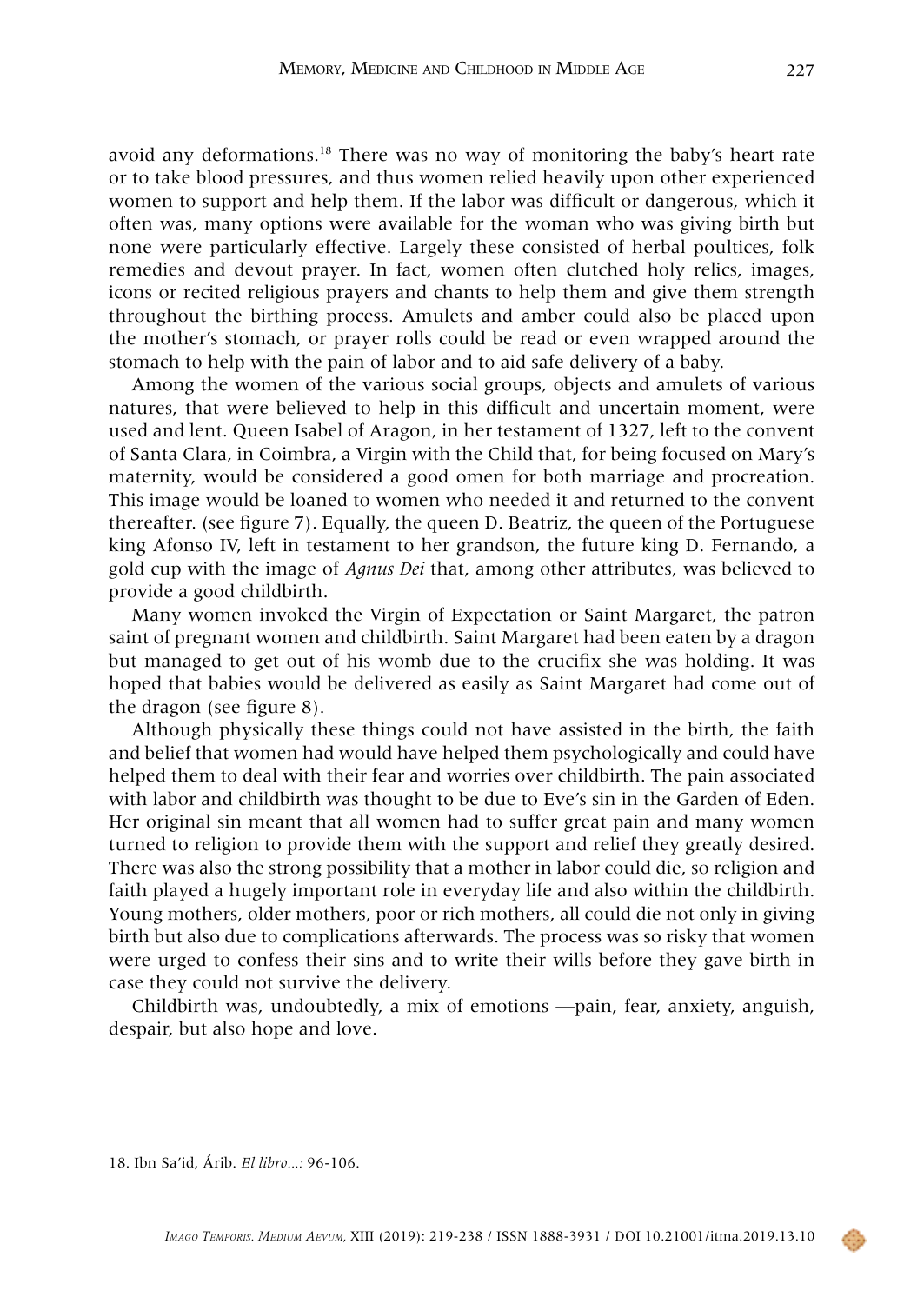



Illustration 7. The Virgin and the Child, fourteenth century, Coimbra, National Museum Machado de Castro, Treasure of Queen D. Isabel. Picture by THE AUTHOR.

Illustration 8. Saint Margaret, fifteenth century, Lisbon, National Museum of Arte Antiga, Col. Comandante Ernesto Vilhena (H. 68,5 x L. 44,5 x P. 20cm). PICTURE BY THE AUTHOR.

# **3. The Birth Assistants**

Throughout all this process, the midwives played an important and decisive role. Their medical training was, most certainly, quite elementary, making special use of the knowledge and techniques that experience and tradition had taught them. Some of them had years of experience delivering babies and thus had a great expertise. A candidate for midwifery usually learned from an older experienced midwife, and from her she usually acquired the necessary information and direction for her specialized duties.

However, considering that some treatises included specific instructions specially addressed to the midwives, as well as many illustrations of the many positions the fetus could take at birth, (see figure  $9 -1,2,3-$ ) we are led to believe that some of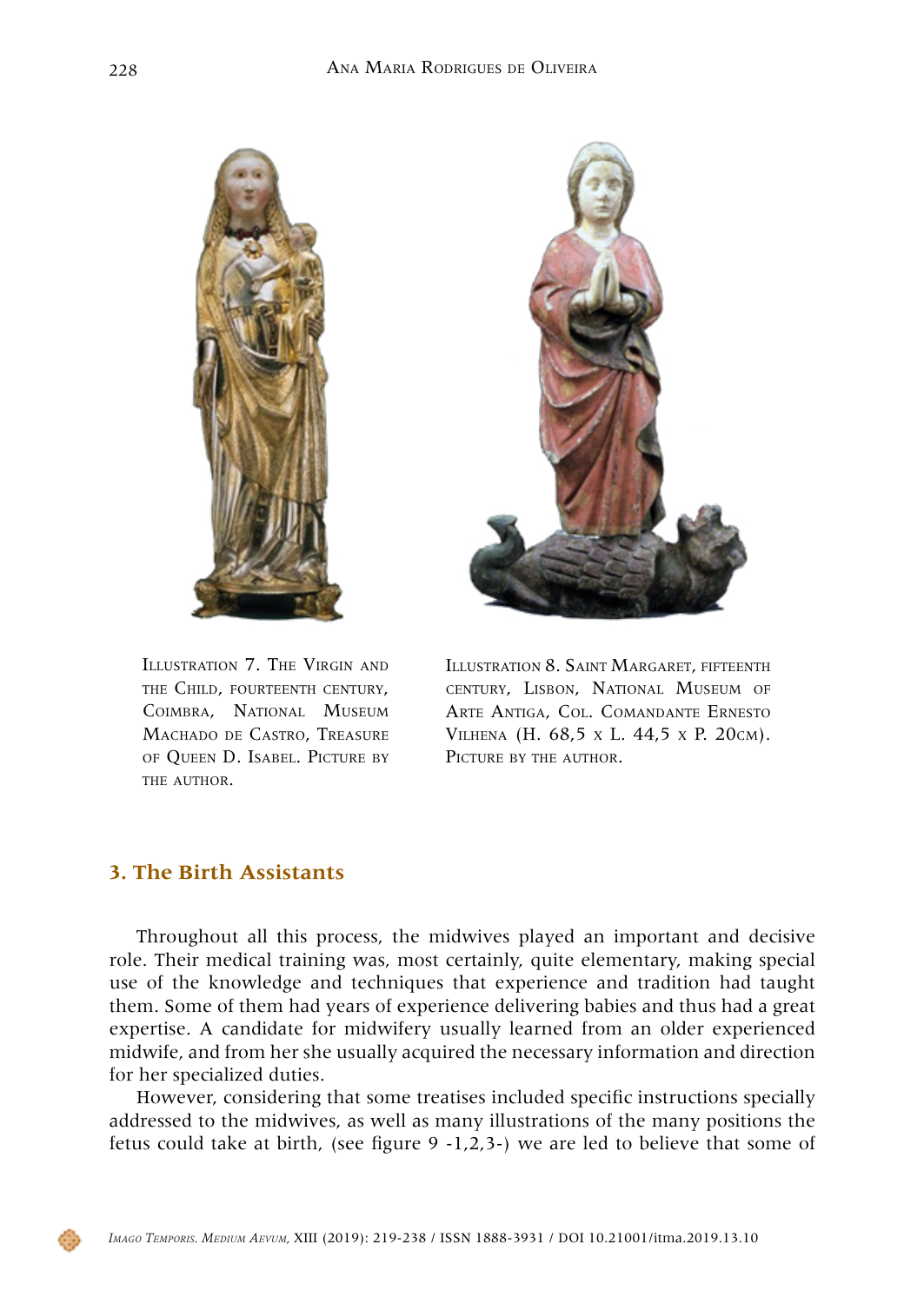

Illustration 9. Illustrations of foetal positions in the womb. Miniatures, thirteenth century, Paris, Bibliothèque nationale de France, Collection of medical treatises, MS LATIN 7056, F. 88V-89R. PICTURE BY THE AUTHOR.

them were literate, or, at least, were able to read. In such situations, the medical textbooks recalled us how midwives should be careful and have great experience, also suggesting several ways on how to deal with the various positions taken by the baby at birth, advising them to force him to take the right position, showing them how, while they should treat carefully the part of the body already out, they would have to handle, carefully and smoothly, the part of the little human being still inside the mother's womb, since it was very common the difficult births to end up with decapitated fetuses or dead children in their mothers' wombs.

Facing the difficulty or impossibility of a vaginal delivery, a caesarean birth could be tried, although its techniques were still highly unreliable (see figure 10). The role and responsibility of midwives were essential for the decision and implementation of a caesarean section. It was their responsibility to evaluate the real death of the parturient and the choice of the right moment for the caesarean, since the possibility of saving the child was dependent of a short period of time between the confirmation of the mother's death and the surgical intervention. This situation was often not easy to fulfil, since complicated childbirths lasted for several days, through successive episodes of exhaustion and loss of consciousness, and it was difficult to assess the exact moment of death of the pregnant woman. Notwithstanding, they were done, in general, *post-mortem*, aiming the baptism of the unborn children whose mothers had died during childbirth, even though their chances of survival were very low. The loss of a child, no matter the time, is a traumatic experience that has huge emotional impacts upon the family.

In fact, medieval birth attendants faced a lot of pressure. Not only they had to do their best to help the mother and the baby to survive the birth, but they were also responsible for the newborn's soul. If they fear the infant's life was in danger they must baptize him before he dies so his soul could go to heaven. Given the high rate of child mortality, the concern for the salvation of children's souls has forced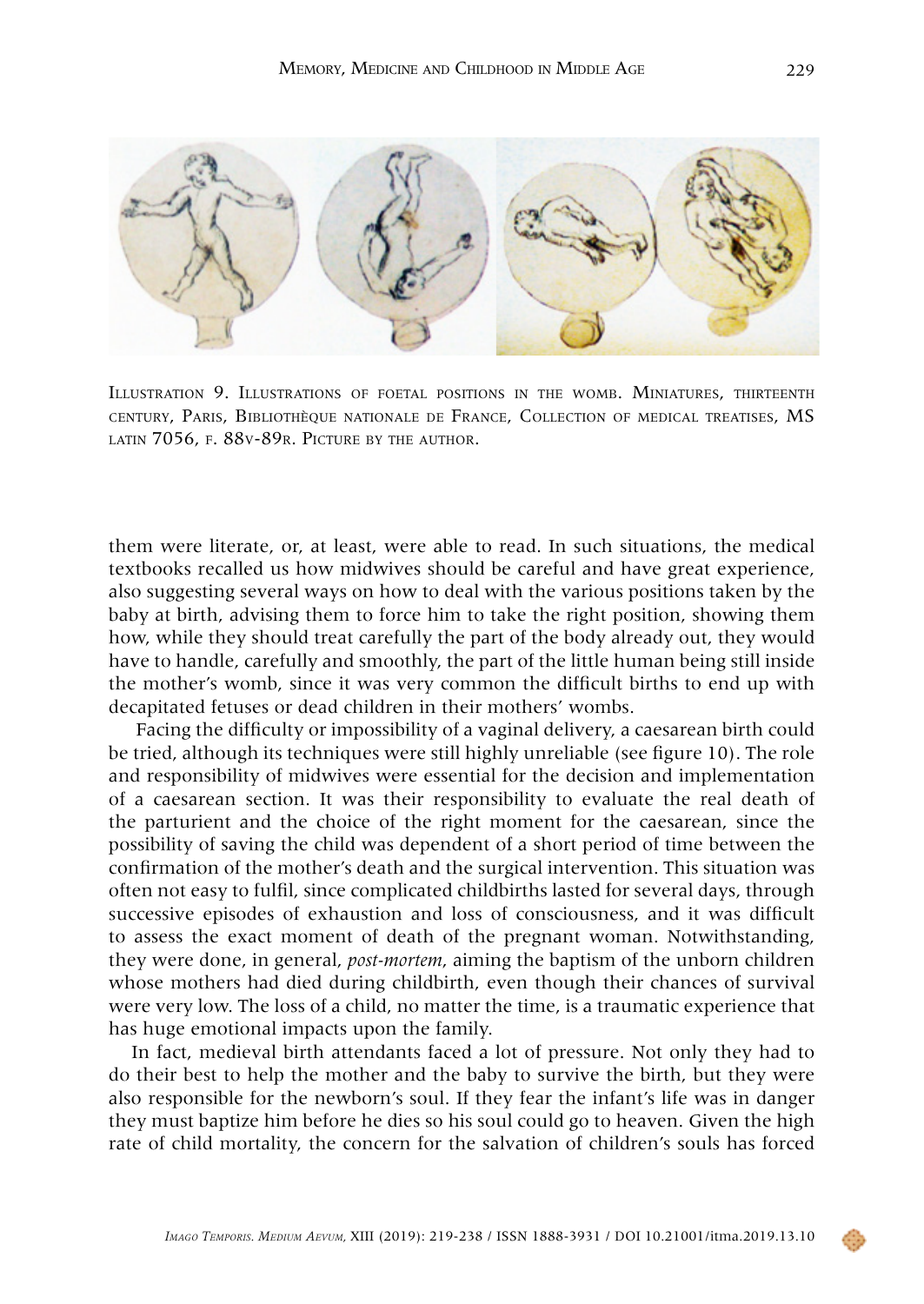

Illustration 10. Caesarean birth, Miniature, thirteenth century, San Lorenzo de El Escorial. Real Biblioteca del Monasterio de San Lorenzo de El Escorial, *MS. T.I.1*, cantiga 184. Picture by THE AUTHOR.

ecclesiastical acceptance that, in the event of a child's death, the baptism could be done without a priest and by a layperson who knew how to do it. If the child survived, baptism should be confirmed by a priest.<sup>19</sup>

The act of baptism would remove the natural sin and cleanse the soul; it was the only time that a woman was ever allowed to deliver one of the sacraments but only to be done if the child was going to die. The correct recitation of the formula before the moment of death was vital for the salvation of the baby's soul. In fact, if a birth attendant failed to baptise an infant quickly enough before his death, or forgot a word or phrase of the formula, she would be tempted to lie in order to allow the infant to be buried in sanctified ground and reassure the parents that the child's soul was not lost. Their ability to perform baptism was, certainly, one of their sadder duties.

In addition to cases of death, complicated deliveries were also responsible for the birth of children with serious health problems or physical-anatomical deformations. There was a very strong feeling that malformed babies indicated a sin committed by their parents, particularly some kind of sexual deviation, such as having sexual intercourses at times proscribed by penitentials, for instance, Sundays, during Lent or during the woman's menstrual period. In this last case, women could generate red

<sup>19.</sup> About the baptism in medieval times, see: Rodrigues Oliveira, Ana. *O dia-a-dia*...: 39-43.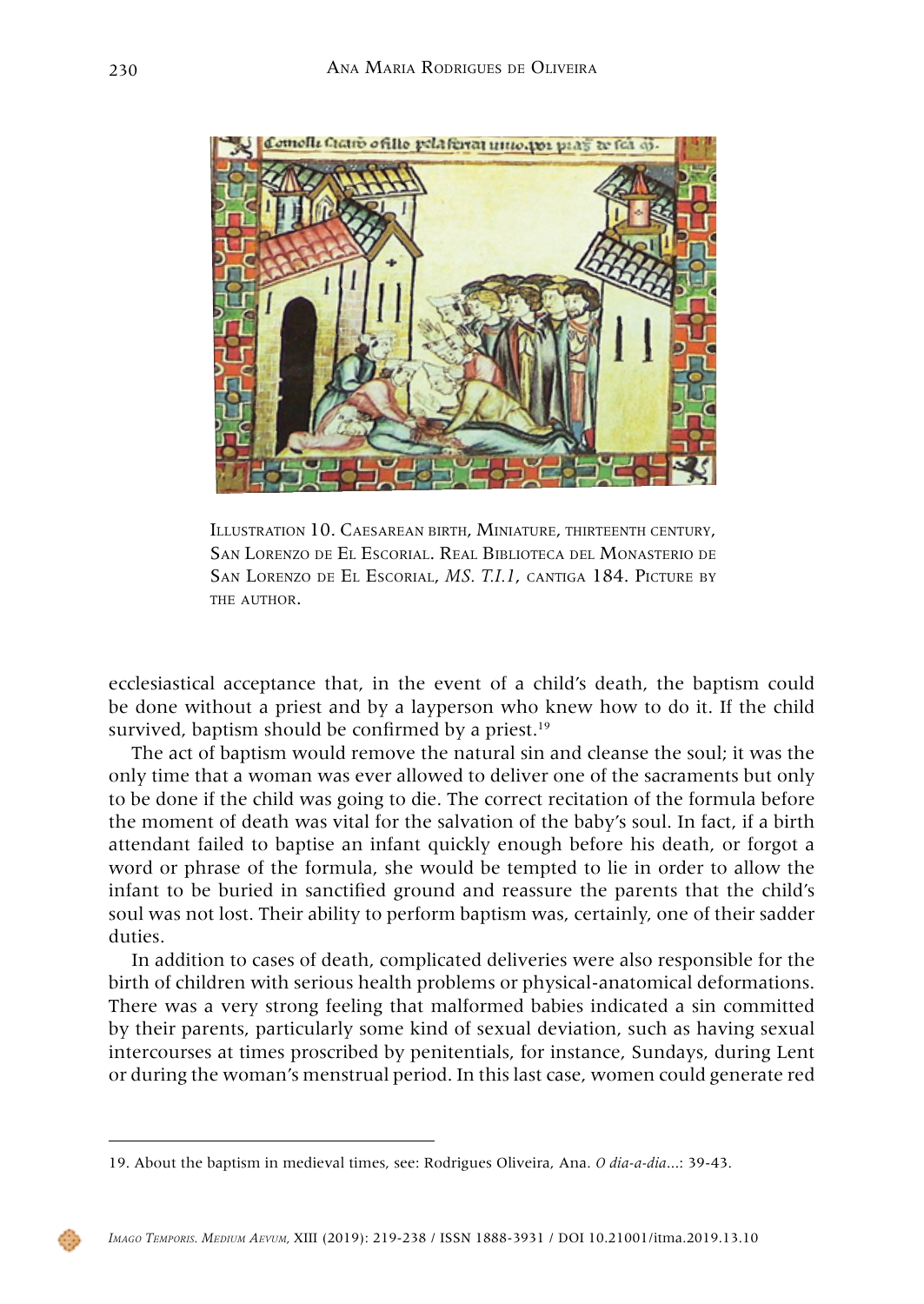haired and tendentially leprous children, given the efforts of the fetuses to get rid of the maternal menstrual blood that would be contained in their porous members.<sup>20</sup>

Some medical treatises, however, attributed this situation not to a complication of childbirth but to a badly constituted uterus. Thus, if the child was born deformed, this was due to the fact that it was a product of a deformed mold that prevented the correct development of the male sperm.<sup>21</sup>

# **4. After Childbirth**

To born was, however, only a first obstacle to overcome: the spectre of death continued to haunt the little being that had just left the warmth of the womb and come into a new life and to a world full of adversity. Fearing that, during the first days of life, the fragility of the child would not resist to the changes that his body would inevitably come through, the medical treatises recommended that he should be well treated, protected and strengthened, explaining how the newly born child should be lightly received by the hands of the midwife and immediately placed on a dry cloth and gently warmed to protect him from the cold. Then, it was prescribed the practice of movements to stimulate and test the joints, and, for that, the midwife was advised to bend and extend the limbs of the child.

The bath followed, and the same texts had also guidelines about the precepts after that. They explained how the midwife ought to hold the baby with her left arm and wash him using the right hand, being always attentive to prevent the water from entering into the child's ears. The midwife's finger wet with aromatic oil was advised to clean the baby's drool and the inside of his mouth, especially the tongue and gums. The child should only be removed from the bath when his body was red and hot, and then he should be dried with a soft cloth. His body should then be massaged with oil by the midwife.

After the bath, it was advised to cover the wound in the navel with a bandage, to cut the nails and to put eye drops, all of these done with great care and gentleness.<sup>22</sup> The child was then ready to be wrapped in swaddling clothes and bands of lightweight fabric, usually a strip of linen. This was believed to provide warmth, encourage the baby's limbs to grow straight and vital to prevent the newborn from an always feared and unintended deformation of the body. One common belief was that the limbs were loosely-jointed and that sudden movements were harmful to the development of the child.

Swaddling clothes generally consisted of a square of cloth with two or more additional bandages for securing. The baby was laid on the cloth diagonally and the corners were folded over the body and the feet and under the head with the

<sup>20.</sup> Rodrigues Oliveira, Ana. *O dia-a-dia*...: 23-24.

<sup>21.</sup> Ibn Sa'id, Árib. *El libro...*: 82.

<sup>22.</sup> Ibn Sa'id, Árib. *El libro*...: 102-104, 111-112.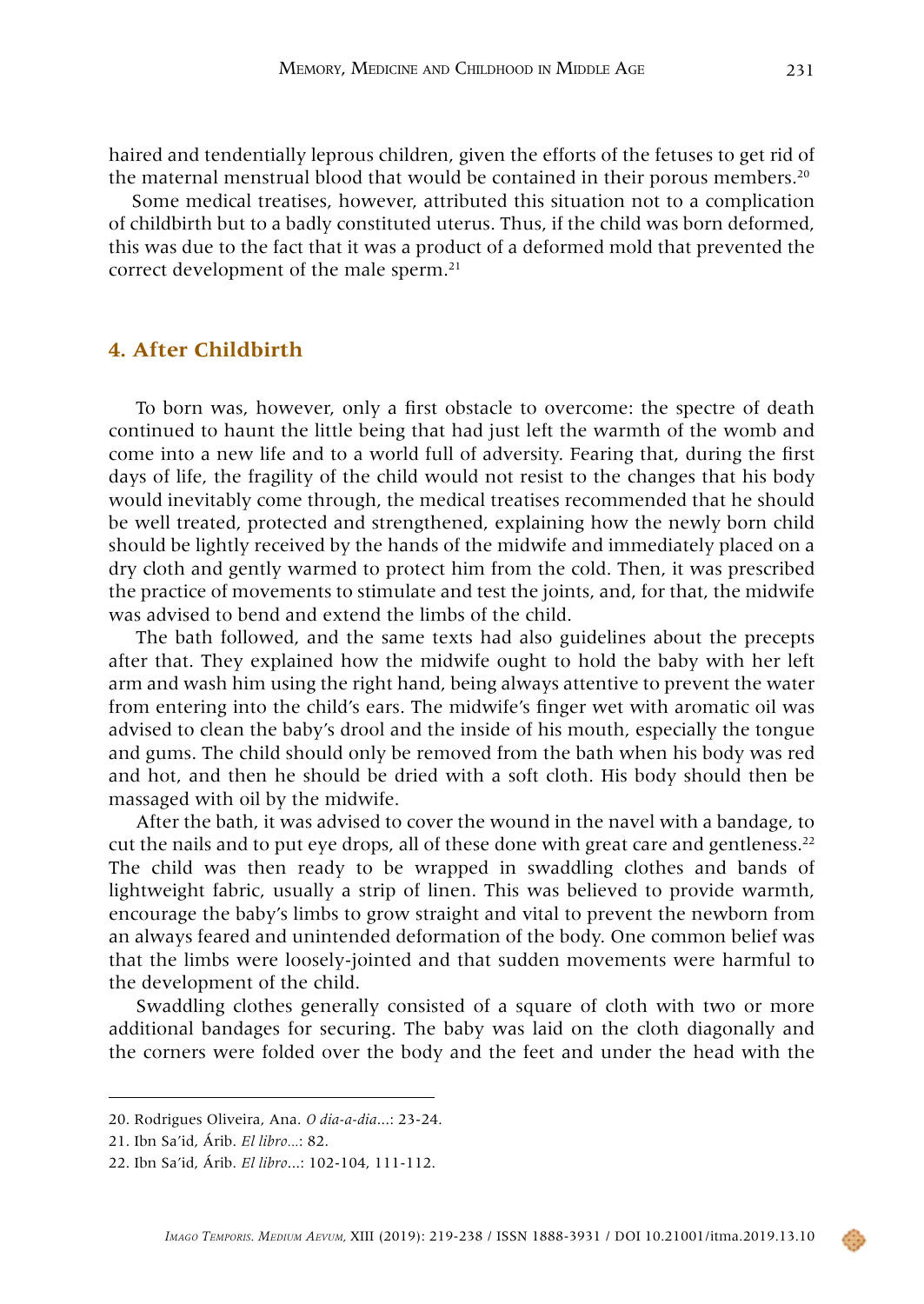bandages being tied securely around the baby. This formed the baby's clothing until it was about eight or nine months old (see figures 11 and 12).

Following the positions taken by Philippe Aries, $^{23}$  several investigators have considered the children's dressing and swaddling as a confirmation of the alleged medieval affective indifference of parents for their children, caring little about their healthy development.<sup>24</sup> Nowadays, such an opinion seems too biased and prejudiced. On the contrary, regardless of any harm that this practice might have caused in their growth, it prevented the children to become injured or bitten by animals which shared the streets and the human houses, also avoiding the malformations resulting from excessive kicking or the hernias caused by convulsive sobs. $25$ 

## **5. Caring for baby's food**

In the fifteenth century, the treatises of child health gave particular importance to the nutritional care of the newborns. Therefore, they advised that, before eating, the child's stomach should be cleaned by sucking the mother's finger previously dipped in honey with no foam. The mother, herself, should breastfeed the child, at least in his first four days. Only after that, if needed, she can be replaced by a wet nurse (nanny).<sup>26</sup> According to the doctors' opinion, it was through the breast milk that the virtues of the mother and of her lineage were transmitted. Equally relevant is the theory that breast milk is the result of the transformation of the blood which had fed the child during pregnancy.<sup>27</sup> Also the Church felt that if the Virgin breastfed his own child, then noble women should do likewise. The proliferation of images of the Virgin of Milk since the thirteenth century has contributed to the progressive valuation of the importance of breastfeeding and of a new ideal of motherhood, more nourishing and protective than merely reproductive.

Despite all this, many noble women were often not too involved in the direct upbringing of their babies, preferring to hire the services of a wet nurse instead of breastfeeding the children themselves. Given the high child mortality that occurred even in the privileged social groups, it was necessary to have many children to ensure the preservation of the lineage and the succession. Taking

<sup>23.</sup> Ariès, Philippe. *A criança e a vida familiar no Antigo Regime*. Lisbon: Relógio d'Agua, 1988.

<sup>24.</sup> Hunt, David. *Parents and Children in History: The Psychology of Family Life in Early Modern France.* New York: Harper Torchbooks, 1972; DeMause, Lloyd. "The Evolution of Childhood", *The History of Childhood. The Untold Story of Child Abuse*, Lloyd DeMause, ed. New York: Peter Bedrick Books, 1988.

<sup>25.</sup> Rodrigues Oliveira, Ana. *A Criança*...: 101.

<sup>26.</sup> See Roy, Emile. "Un regime de santé du XV siècle pour les petits enfants et l'hygiène de Gargantua", *Mélanges offerts à E. Picot.* Paris: 1913: I, 153; Ibn Sa'id, Árib. *El libro*...: 103.

<sup>27.</sup> Alexandre-Bidon, Danièle; Lett, Didier. *Les enfants au Moyen Âge (Ve. – XVe. siècles)*. Paris: Hachette, 1997: 123 and 263.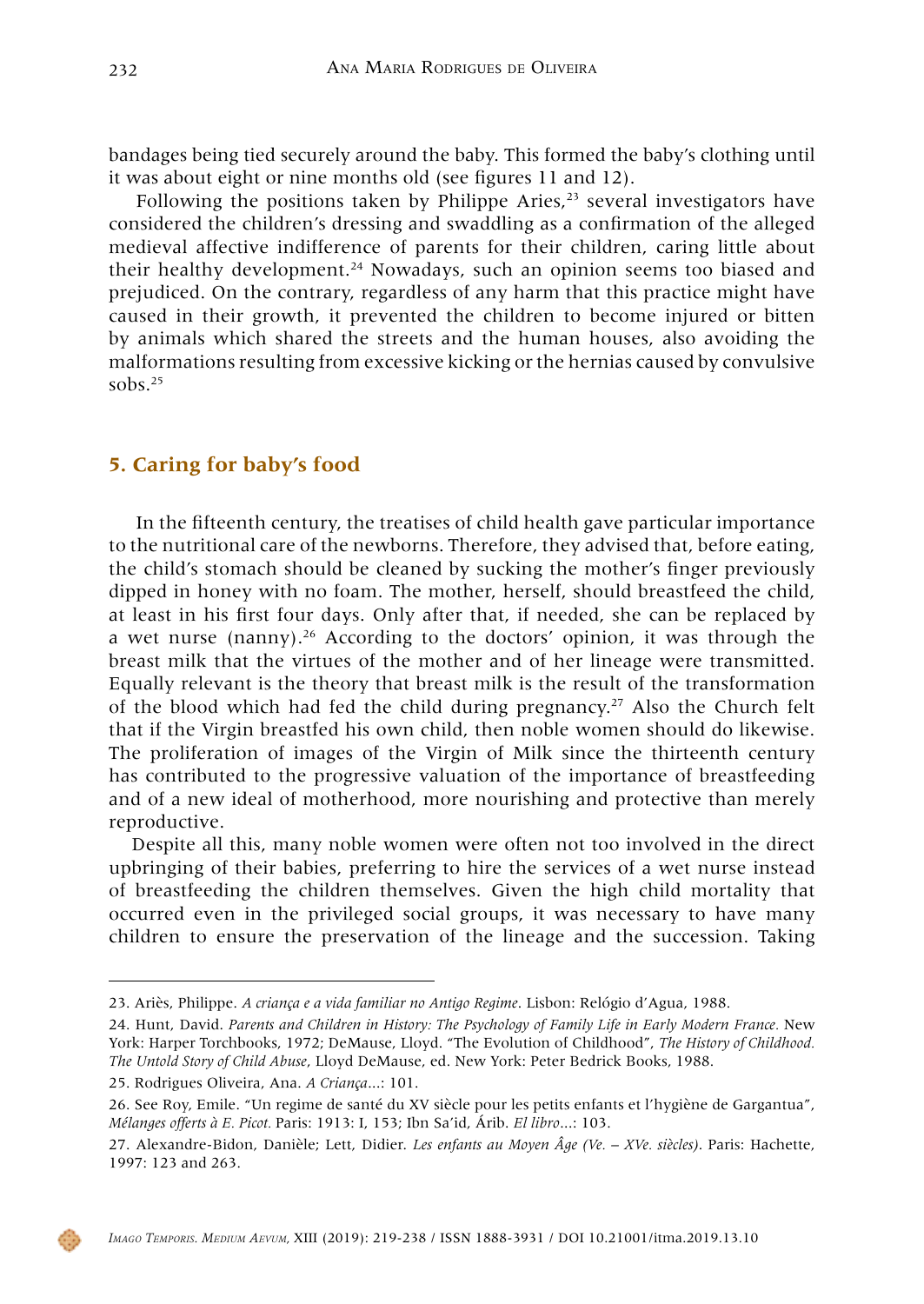

ILLUSTRATION 11. DESIGN BY R. KITABGI (TEXTILE-ARTS). BIDON, Alexandre; Closson, Monique. *L'enfant <sup>à</sup> l'ombre des cathédrales*. Lyon: Presses universitaires de Lyon, 1985: 96.



Illustration 12. Master of the Třeboň Altarpiece, The Adoration of Jesus, c. 1380, Hulboká, Alsova Jihoceska GALERIA. THE DETAIL FROM THE TŘEBOŇ SHOWS THE BABE SNUGLY wrapped from tip to toes. Picture by the author.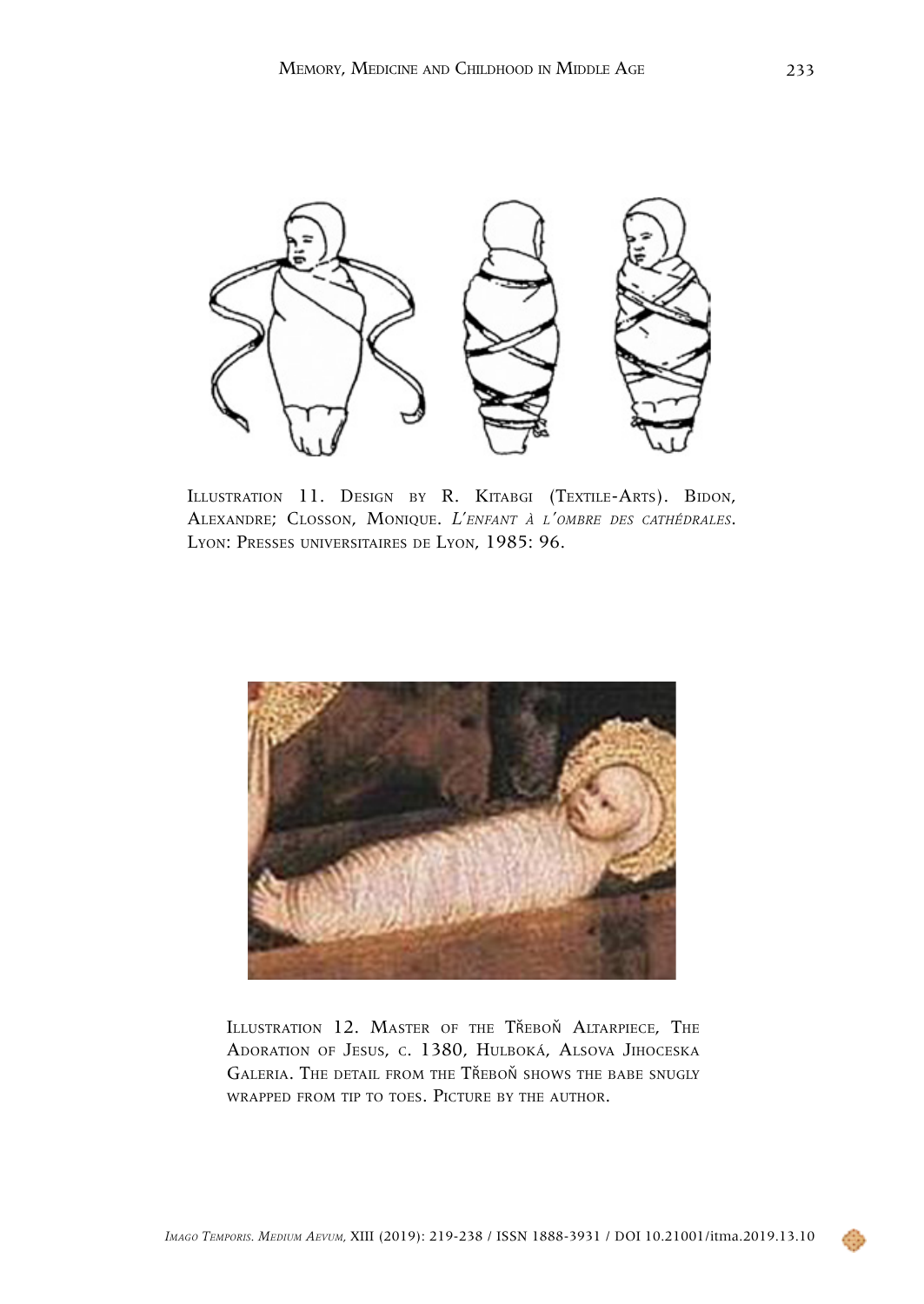into consideration that breastfeeding, if prolonged, provided, in statistical terms, greater difficulty in getting pregnant breastfeeding was discouraged to noble women. Soon after birth, in order for a new maternity cycle to begin, the breast milk should be dried.

If the option was to have a wet nurse, then the choice should follow very strict criteria. Firstly, she had to fulfil some physical requirements. Doctors and educators shared the opinion that she must look like the biological mother, be healthy enough and aged between twenty-five and thirty-five years old. Wet nurses having big breasts were not advisable taking into account the prevention of malformations in the baby's face.28 Having one or more children was considered an advantage because it could mean better milk.

Moreover, the choice of wet nurse also required the evaluation of certain behavioural qualities. They should not, for example, be angry, sad, fearful or silly. Similarly they should not be too talkative so that the child being breastfed would not acquire such habit. They should, however, be able to sing songs for rocking and comforting the baby. Then, while exercising their functions, they should be supervised to ensure that they would not harm the children entrusted to them. Therefore, it was advisable to assure that they would neither eat salty, spicy or acidic foods, as well as old meats and spices, nor drink pure wine because these could harm the child's brain. On the other hand they were recommended to consume enough rice, fresh fish, lots of raw or boiled milk, and the right amount of water that helped her milk not to become too thin or thick.

Finally, foreign travels were avoided, so that fatigue did not diminish the quality of the food supplied and, especially, the prohibition of any sexual intercourses, as any pregnancy would divert to the unborn baby the blood due to strengthen the milk of breastfeeding.29

The wet nurses took the mother's place in many different areas such as giving affection to the baby they were taking care of, bathing the baby, singing lullabies, comforting the baby when he fell or when he was sick, and sometimes even chewed the baby's bread or meat.

In fact, the weaning stage should be done gradually; it was recommended to start by the ingestion of bread previously chewed by the wet nurse, being progressively replaced by a crust of bread, honey and milk. It was advisable to start this new diet around the age of two and not be started in the hot months, in order to avoid gastrointestinal problems since the weaning stage coincided with a period of marked morbidity.<sup>30</sup>

<sup>28.</sup> De Siena, Aldobrandino. *Le Régime du corps*...: 77.

<sup>29.</sup> Alexandre-Bidon, Danièle; Lett, Didier. *Les enfants au Moyen Âge*...: 124. About the generality of the care to be taken with the choice of the wet nurse, see Ibn Sa'id, Árib. *El libro*...: 114-116.

<sup>30.</sup> About the baby's nutrition, see: Rodrigues Oliveira, Ana. *A Criança*...: 104-111.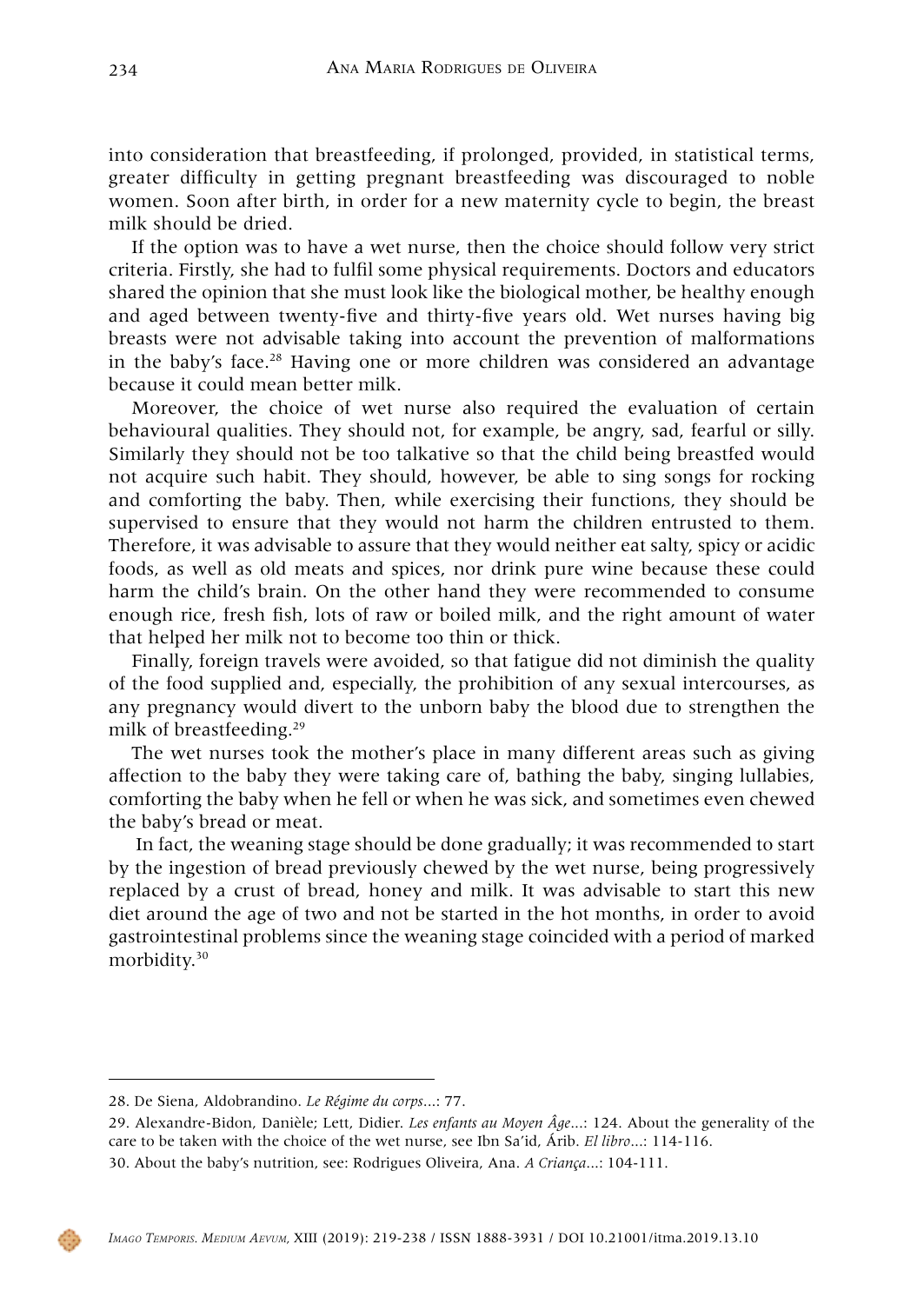#### **6. The baby begins to walk and to speak**

Soon came the time when the child began to move and wanted to explore the space by himself, gradually developing his autonomy. Starting to walk meant an important step in this new phase. The age of a year or so, was mentioned as desirable to start walking, since before that, his members were so fragile that they could easily twist or break. To prevent this, it was even recommended that the children should not be allowed to walk too much, nor to stand for too long before they were seven years old. $31$  The use of a wooden walker, to help the child moving was advised (see figure 13).

As for the learning and development of the child speaking, the medieval medical treatises considered essential the care with the teething, since the correct or the poor and incomprehensible articulation of the first words were dependent on the teeth. Consequently, they prescribed the massage of gums with butter, chicken fat, or even roast hare brains, in order to bring up and develop a healthy dentition. Then, as soon the child began to babble his first words, his mouth should be rubbed with rock salt and honey, as well as washed with barley water, to strength the teeth and prepare the proper functioning of bone and muscle joints of the oral cavity.<sup>32</sup>

Finally, aiming the learning of words, suggestions were given to start with the easiest to pronounce, or with those not needing many tongue movements, such as 'Mom' and 'Daddy'.



Illustration 13. Angelicus the Bartholomeus, Livre des Propriétés des Choses, fifteenth century, Paris, Bibliothèque national de France, MS Frs 218, f. 95. Wooden walker to help the child moving, detail of <sup>a</sup> miniature. Picture by the author.

<sup>31.</sup> De Siena, Aldobrandino. *Le Régime du corps*...: 78.

<sup>32.</sup> Riché, Pierre; Alexandre-Bidon, Danièle. *L'enfance au Moyen Age.* Paris : Éditions du Seuil-Bibliothèque nationale de France, 1994: 81.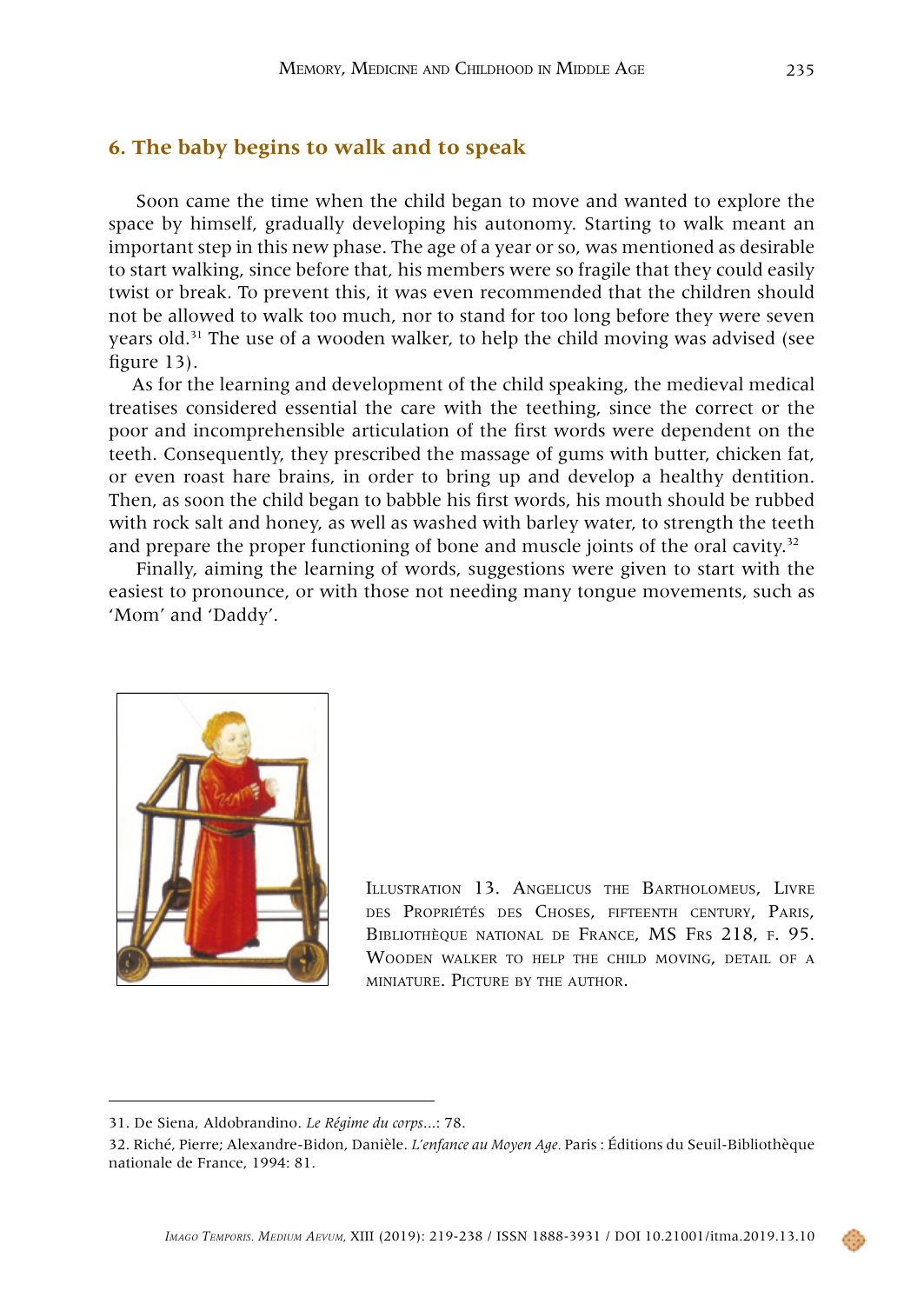## **7. The baby's diseases**

The death of children was embedded in the social daily life of Middle Ages. Many children died before they even lived for a full year. Generally, most infant deaths occurred as a result of accidents or disease. Undoubtedly, children who came from poorer families experienced a higher rate of infant mortality because it was harder for poorer families to obtain medical help or health care. Nevertheless, few were the families, even those of the elites, who have not suffered the loss of one or more children before adolescence. According to the Lecturer Oliveira Marques, the number of surviving children of a Portuguese family from the twelfth to the fourteenth centuries would be, on average, two, being common the households in which only one child went beyond the majority.<sup>33</sup>

Therefore, the medieval medical treatises considers an amount of advices and therapies to prevent the most common diseases connected with the successive stages of child development from birth until the permanent teeth came up.

Concerning the early life of the child during his forty days after birth, they draw attention to the dangers of thrush in the mouth or tongue and to the vomiting caused by nutrition problems due to the fact that the child started to be fed by mouth instead of being fed through the umbilical cord. Cough was also referred, remembering the need to guarantee to the little baby a not too dry atmosphere and a mild climate similar to the womb.

In addition to these disorders, the beginning of children's lives was also related to insomnia and night terrors attributed to a heavy stomach by excessive breastfeeding. Thus, not only was advised to decrease the amount of milk to be ingested by the baby, as well suggested to the wet nurse, to do everything to improve the quality of her milk. It was also recommended to always have near the child water with boiled violets, considered as tranquilizer, or to grease his nose with violet oil mixed with a little saffron.

In those first months of life, the diseases caused by infections were worrying, such as the ones of the navel, worsened by the screams and the cries of the newborns, which were treated with egg white bandages placed on it for three days; also the ear infections, attributed to the excess of humors in the little child's brain, whose cure could be achieved by placing on the ears a wool sponge, soaked in water and honey. The pustules and rashes arising in the baby's head were treated by using a paste made of a mixture of several natural products put on the baby's shaved head. It was also ordered to those who breastfed the baby, to abstain from hot food, which burned blood and yellowed milk.

Having clarified the symptoms and treatments of all these early diseases, obstetricians and pediatricians are now focused on the health disturbances corresponding to a second stage of child growth, which is the one that ended at the age of seven months, with the appearance and consolidation of the first dentition. This brought the related pains, fevers and convulsions resulting from infections of



<sup>33.</sup> Oliveira Marques, António H. de. "A morte", *A Sociedade Medieval Portuguesa.* Lisbon: 1974: 210.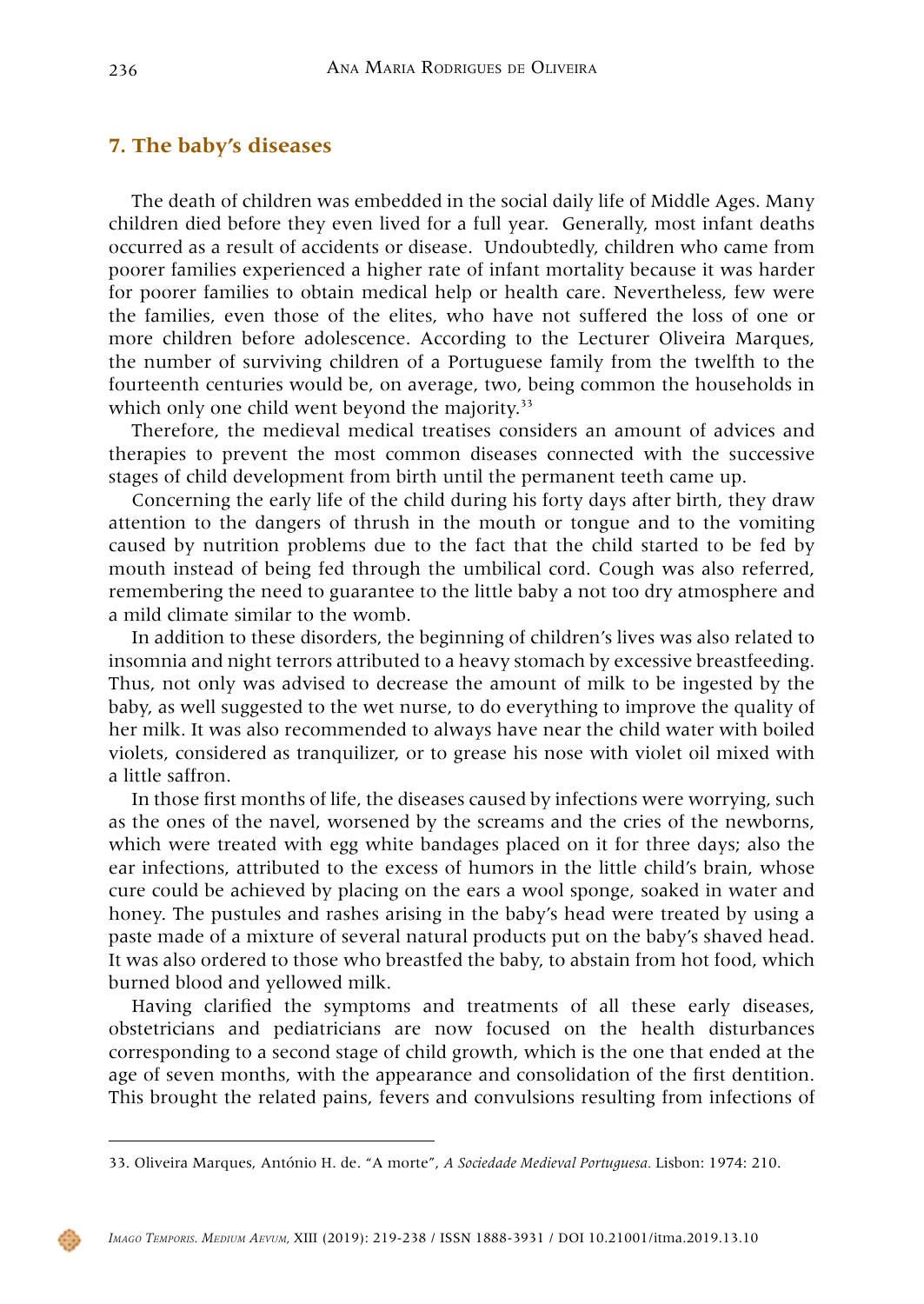wounds and swollen gums. To rush the appearance of the teeth, it was advised not only to relieve the pressure on the gums caused by feeding, but also to decrease the frequency and speed of feedings, and giving the body more energy and vitality, either by frequent hot baths or through the use of ointments to massage the gums. It was also recommended to those who were breastfeeding, to abstain from eating meat, drinking wine, having hot baths or making efforts that produced too much heat.

For cramps and diarrhea that weakened the child, it was suggested a variety of potions, from patches, brews, pills and powders to be taken by both the infant and the woman who nursed it.

At the same time, it is also considered a consequence of the first dentition, the possibility of brain damage or sense organs injuries, thus alerting for the screening of epilepsy and strabismus.

After the teething period, pediatricians felt that the health of children could become severely threatened when they began talking or when they stopped being breastfed. The first case was associated with the possibility of the appearance of tumors in the throat or bone deformities produced by the retreat of the occipital vertebrae, forcing the tonsils to move towards the nape preventing them from doing their function, which is to filter the residual blood still existing in the head.

Less theoretical and speculative, the problems related to poor child weaning refer mainly diseases of the urinary and digestive systems. The kidney problems are mentioned with regard to obstructive calculations for which are recommended hot water baths twice a day, among other therapies, to remove them. As far as the digestive system is concerned, intestinal parasites in connection with the appearance of worms are cited, presumably caused by the putrefaction of food in the stomach, and allergies described by the bubbles that spread throughout the body. That could be caused by the rubbing of clothing and corruption of the milk that took too long to be abandoned as children's nutrient.

Finally, having gone through the last step of the acquisition of permanent teeth, the pediatrics' treaties became significantly deficient and evasive, just noting the possibility of children to be disturbed by asthma, conjunctivitis, acute fevers, smallpox or measles, for which examination and treatment they advise consulting a general doctor. Thus we get into the medicine for adults, having to deal with manuals and treatises that were no more interested in children.<sup>34</sup>

# **8. Conclusion**

Medieval medical treatises played an important role in medieval childhood recognition, multiplying and providing recommendations concerning breastfeeding

<sup>34.</sup> About the etiology and treatment of childhood diseases referenced by the Hispano-Arabic pediatric medicine, see: Ibn Sa'id, Árib. *El libro*...: 119-165.